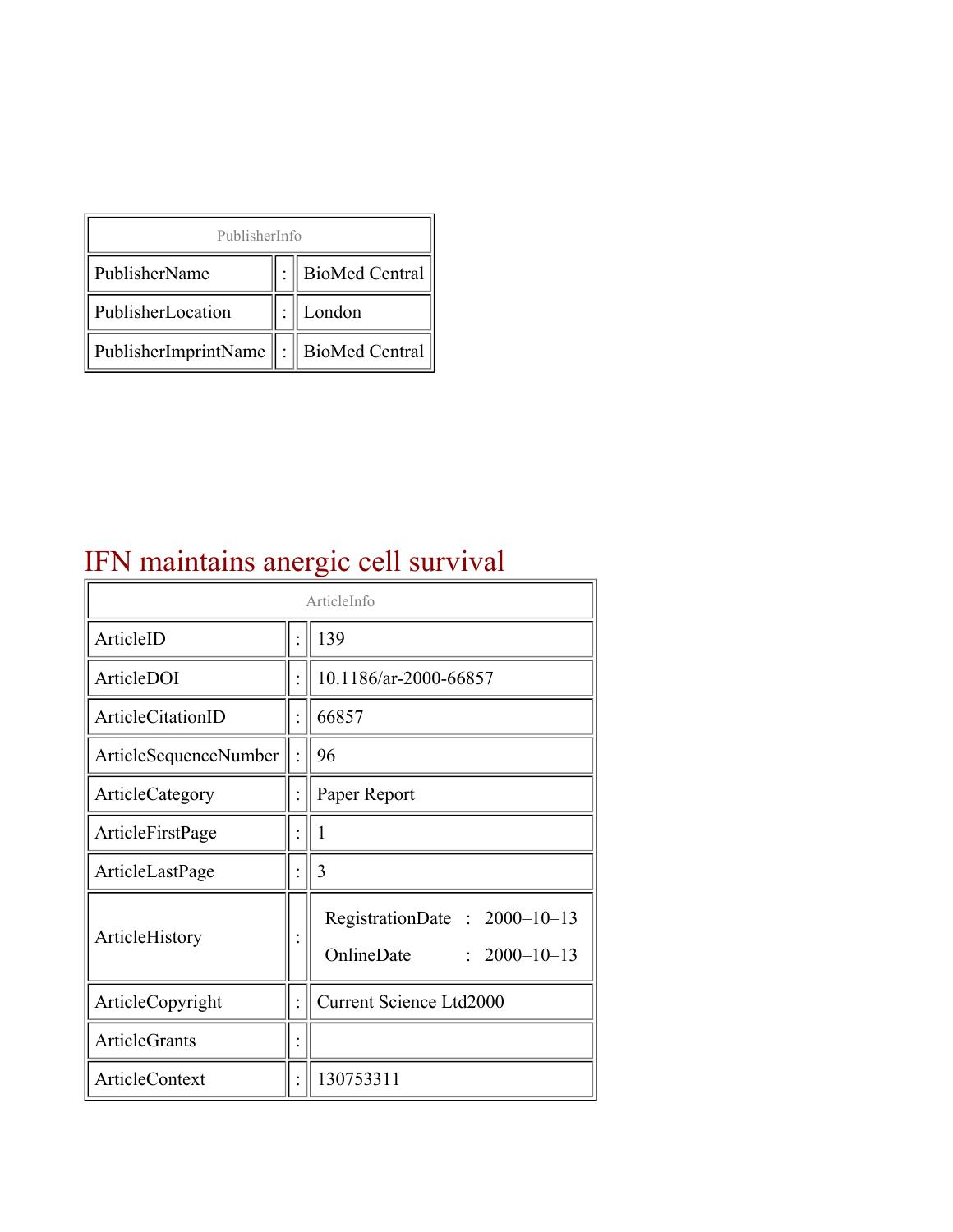Aff1 St James University Hospital, Leeds, UK

#### Keywords

Anergy, apoptosis, IFN

### Context

Following suboptimal stimulation through the T cell receptor, cells either undergo apoptosis or become anergic. Anergic cells have been shown to survive for extended periods *in vivo*, suggesting that anergic cells must be able to escape apoptosis. Previous studies have demonstrated that interferan (IFN)-  $\hat{I}^2\hat{I}$  can prevent T cell apoptosis induced by cytokine deprivation. This study aimed to show that IFN- $\hat{I}^2\hat{I}$  is the major survival factor for anergic T cells.

### Significant findings

T cell clones were incubated with specific peptide in the absence of antigen-presenting cells. This T:T presentation led to cell death mediated by CD95. When cells were co-cultured with fibroblasts or fibroblast-conditioned media, cell death was significantly reduced. Addition of anti-IFN- $\hat{I}$  antibodies to the media significantly reduced the anti-apoptotic activity. IFN- $\hat{I}$  prevented apoptosis by inducing STAT-1 activity and blocking protein kinase C- $\hat{I}$  translocation to the nucleus. Importantly this study demonstrated that the cells rescued from cell death were all anergic. The authors conclude that IFN- $\hat{I}^2\hat{I}$ + rescues T cells from CD95-mediated apoptosis; this mechanism of rescue may account for the persistence of anergic cells *in vivo*.

#### Comments

There is currently great interest in discovering what influences the cell fate decisions made by T cells following stimulation through their T cell receptor. This study suggests that the micro-environment may determine whether cells become anergic or apoptotic. It focuses on IFN as the main factor for T cell survival; however, it is important to note that other soluble factors may be implicated by the present data. The model used, namely T:T presentation, could occur *in vivo*and the authors postulate that it may